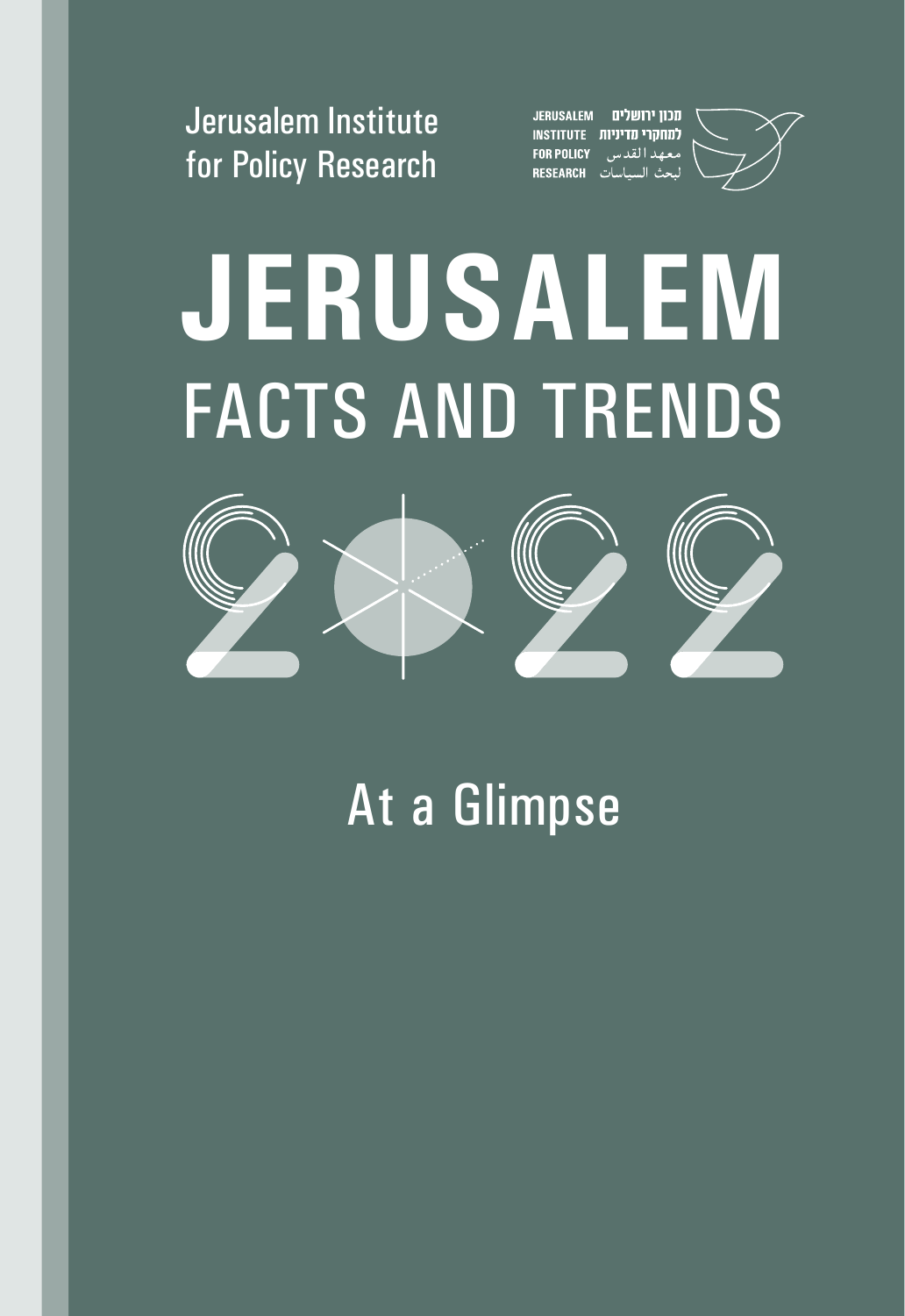**This publication was made possible through the generous support of our partners:**



Publication No. 586 | The Jerusalem Institute for Policy Research

#### **Jerusalem: Facts and Trends 2022** – **At a Glimpse**

Omer Yaniv, Netta Haddad, Yair Assaf-Shapira

**Authors:** Omer Yaniv, Netta Haddad, Yair Assaf-Shapira **Research Assistant:** Ariel Gefen **Graphic Design:** Yael Shaulski

© **2022, The Jerusalem Institute for Policy Research** The Hay Elyachar House | 20 Radak St., 9218604 Jerusalem [jerusaleminstitute.org.il/en](http://jerusaleminstitute.org.il/en)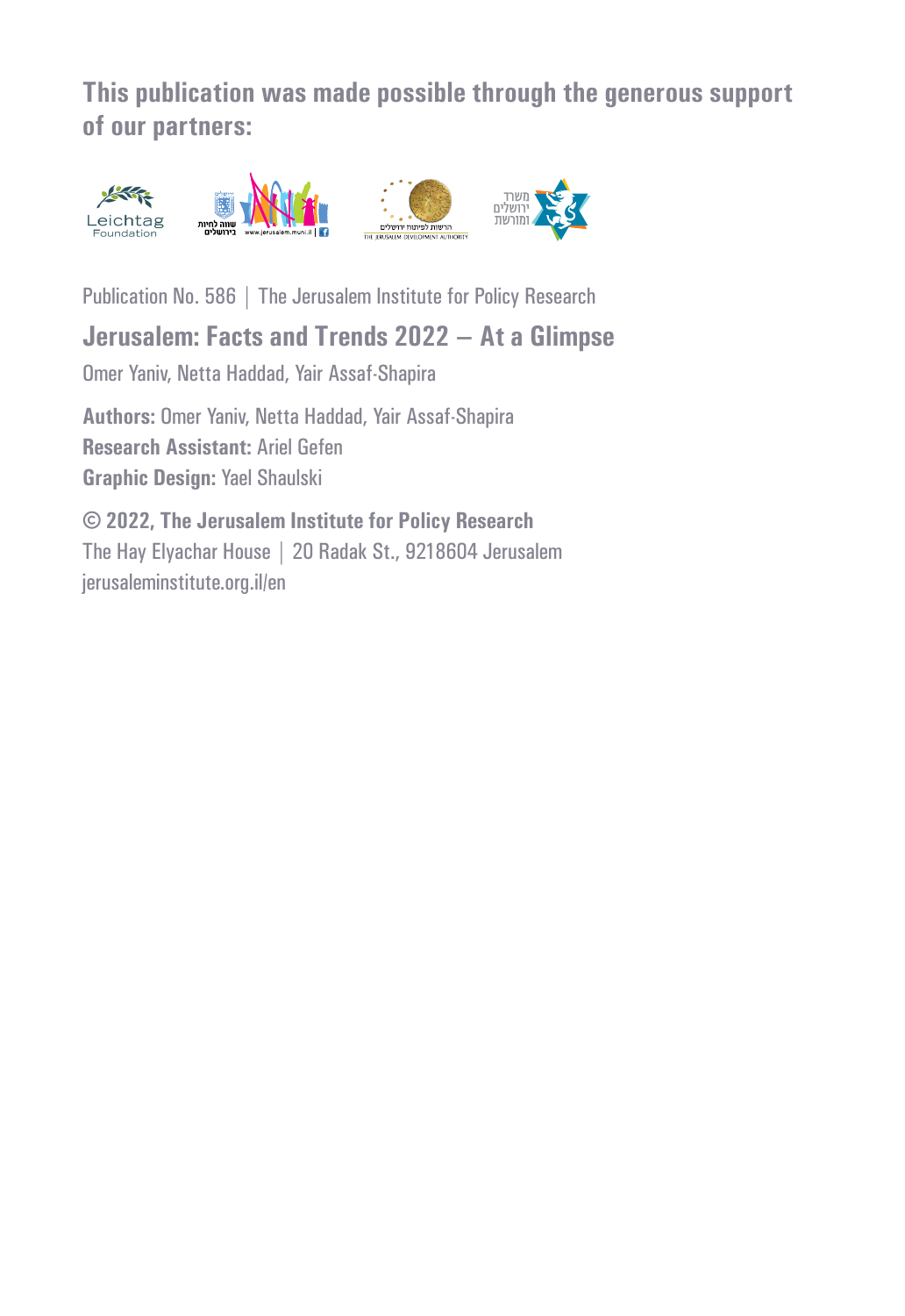## **Preface**

The databases maintained by the Jerusalem Institute for Policy Research include comprehensive statistics on a vast array of issues. The purpose of these databases is to support informed decision-making and provide answers for a wide range of audiences on matters relating to Jerusalem.

JIPR's Data Analysis and Services Unit is responsible for collecting, analyzing, and processing data and making it accessible for diverse purposes and audiences. Among other activities, the unit conducts data processing for the Institute's researchers and publishes **the Statistical Yearbook of Jerusalem** as well as **Jerusalem: Facts and Trends**.

**Jerusalem: Facts and Trends** is a selection of key data from **The Yearbook** and its presentation through text and graphs. Both publications can be found on JIPR's website. The publication before you is a concise version of the **Jerusalem: Facts and Trends.**

All three publications would not have been possible without the support of the Ministry of Jerusalem and Heritage, the Jerusalem Development Authority, the Jerusalem Municipality, and the Leichtag Foundation. We are grateful for their support, and we hope that these publications will facilitate their important work in Jerusalem.

Finally, we would like to thank Yael Shaulski, the graphic designer of **Jerusalem: Facts and Trends** since 2017, for the professionalism and creativity she brings to this work.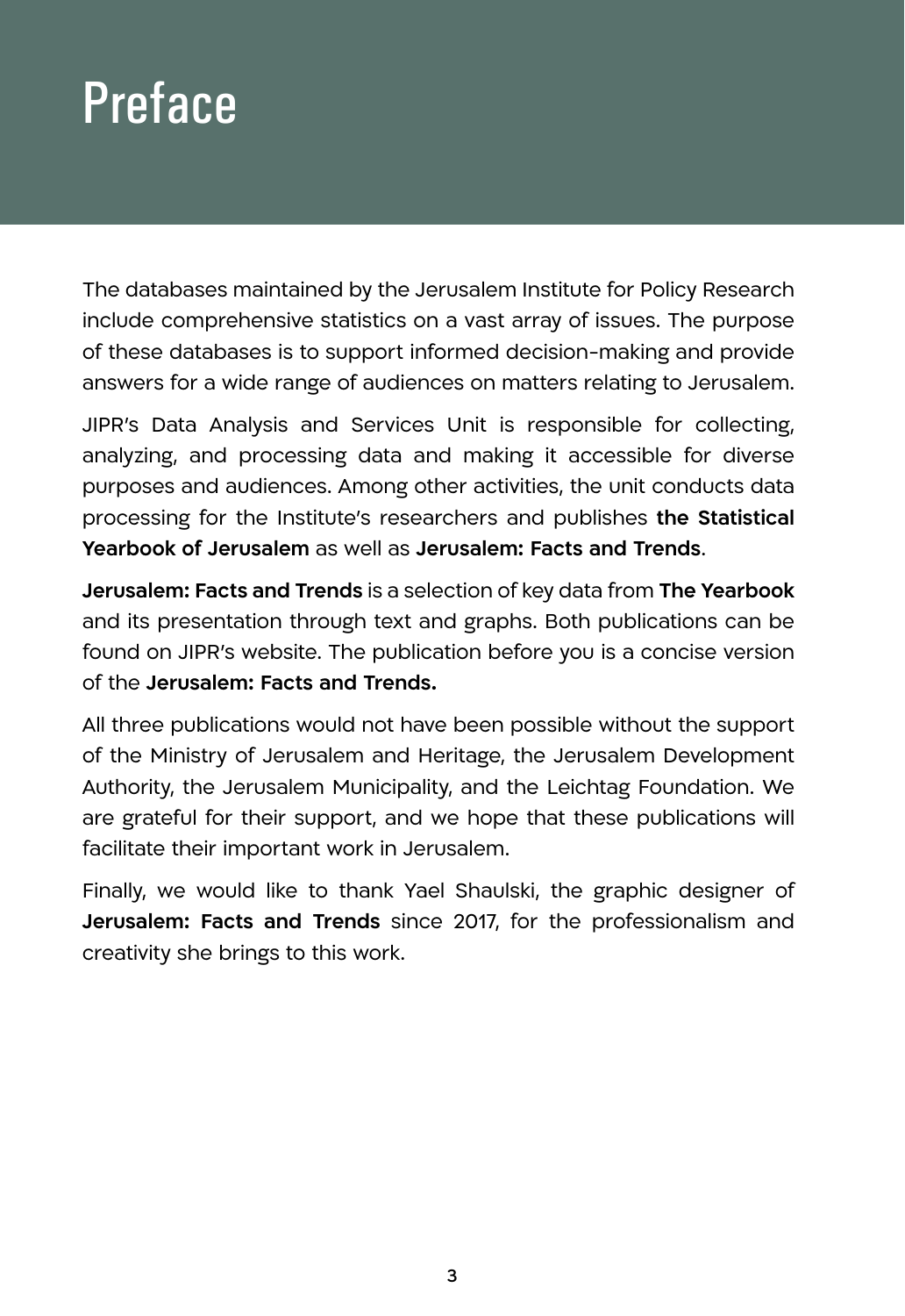#### Population of Jerusalem and Major Israeli Cities, 2020

Jerusalem Institute for Policy Research



#### Geographical Distribution of the Jerusalem Population, 2020



#### Nature of Religious Identification of the Jewish Population\* in Israel and Major Cities, 2018–2020 (Average)

Jerusalem Institute for Policy Research



#### Jewish and Arab Population in Jerusalem, 1980–2020

Jerusalem Institute for Policy Research Jerusalem Institute for Policy Research



■ Jews ■ Arabs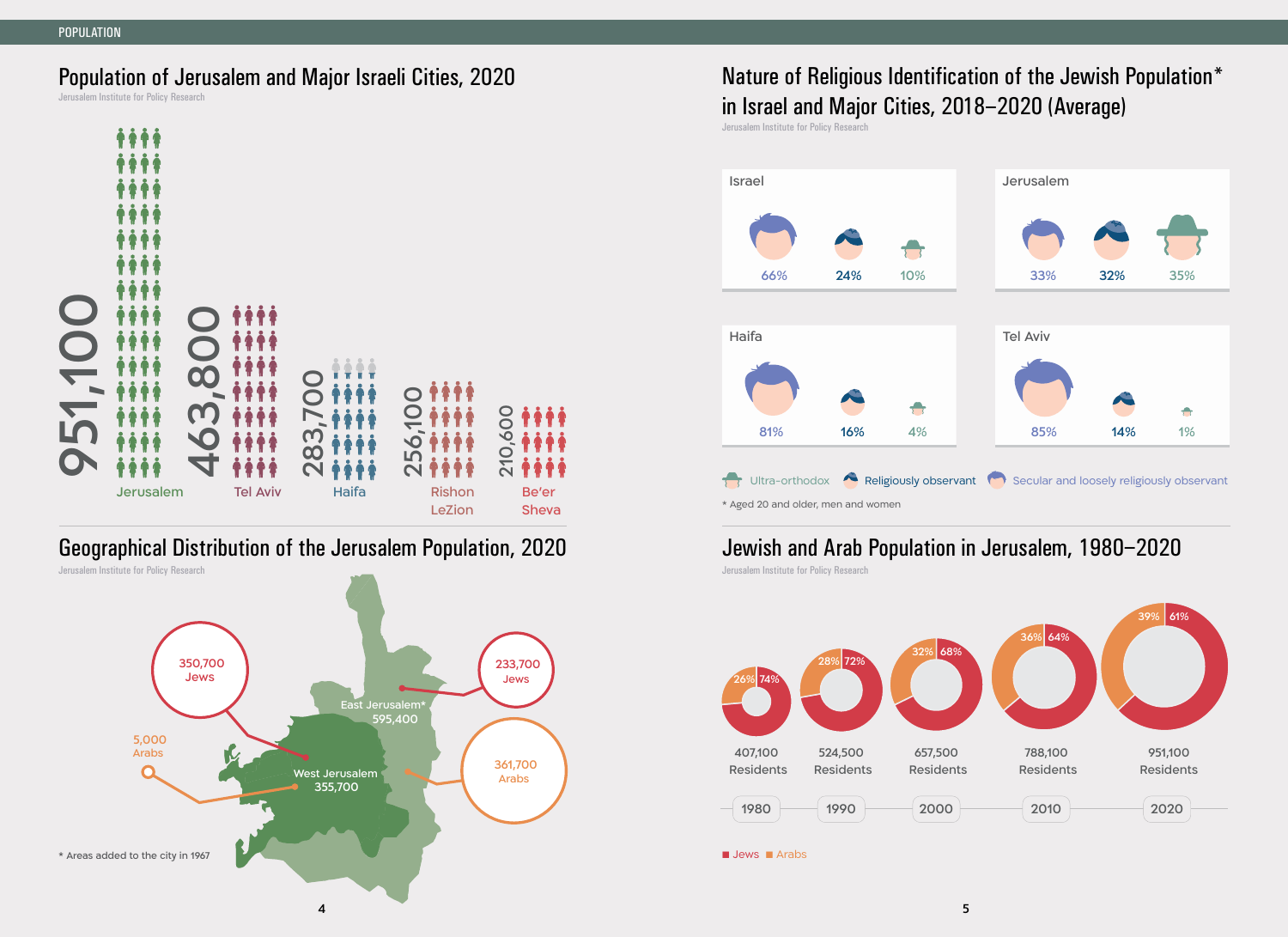#### Fertility Rate of Women in Jerusalem, by Population Group, 2000–2020

Jerusalem Institute for Policy Research



#### First Place of Residence of Immigrants (Olim), 1990–2020



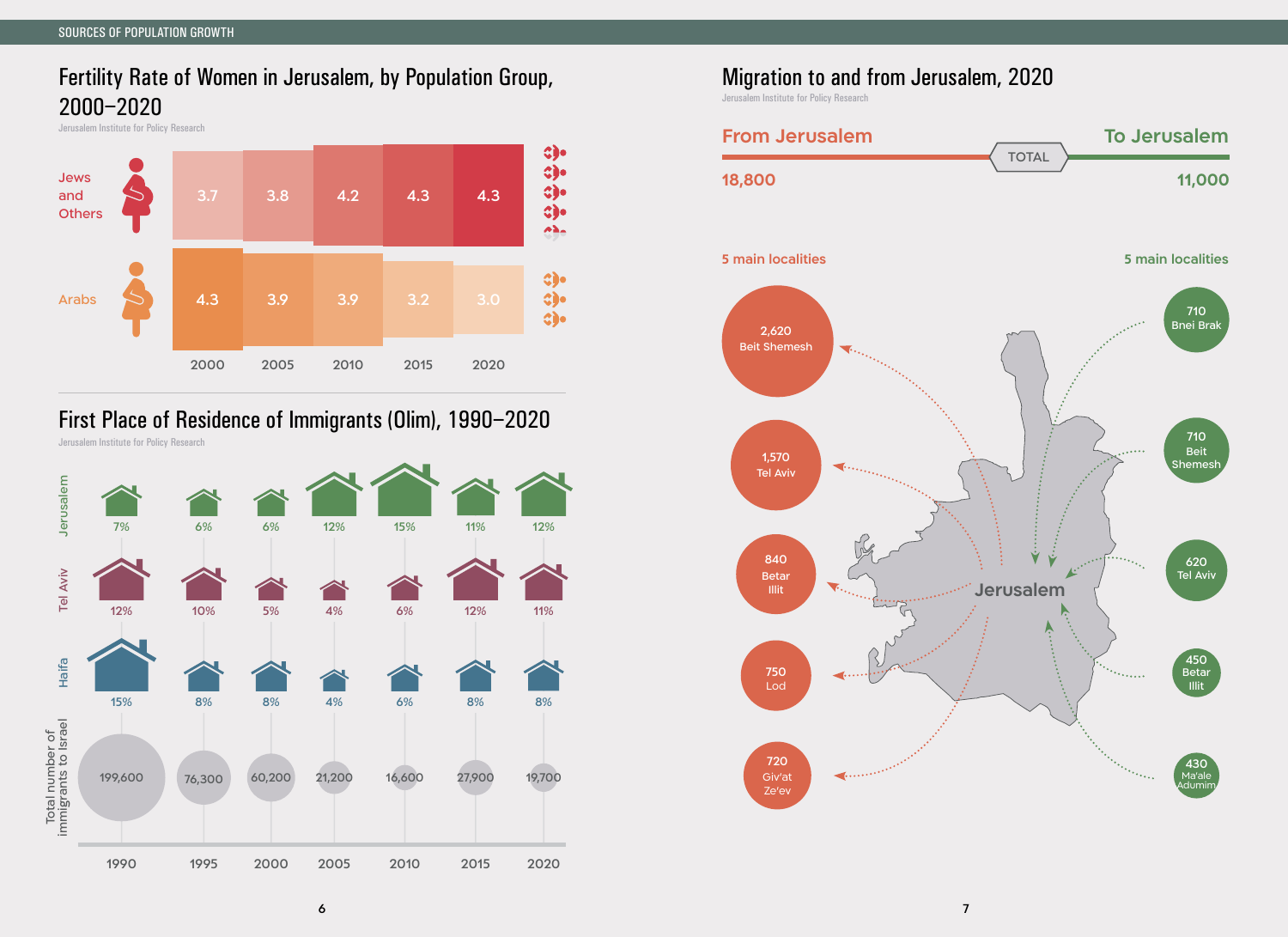#### Labor Force Participation Rate\* in Jerusalem, by Population Group and Gender, 2021

Jerusalem Institute for Policy Research



\* Among population aged 25-64

#### Average Monthly Wage in Israel, Jerusalem, Tel Aviv, and Haifa, by Gender, 2019

Jerusalem Institute for Policy Research



#### Employed Persons Working in Jerusalem, by Population Group and Selected Economic Sectors, 2021

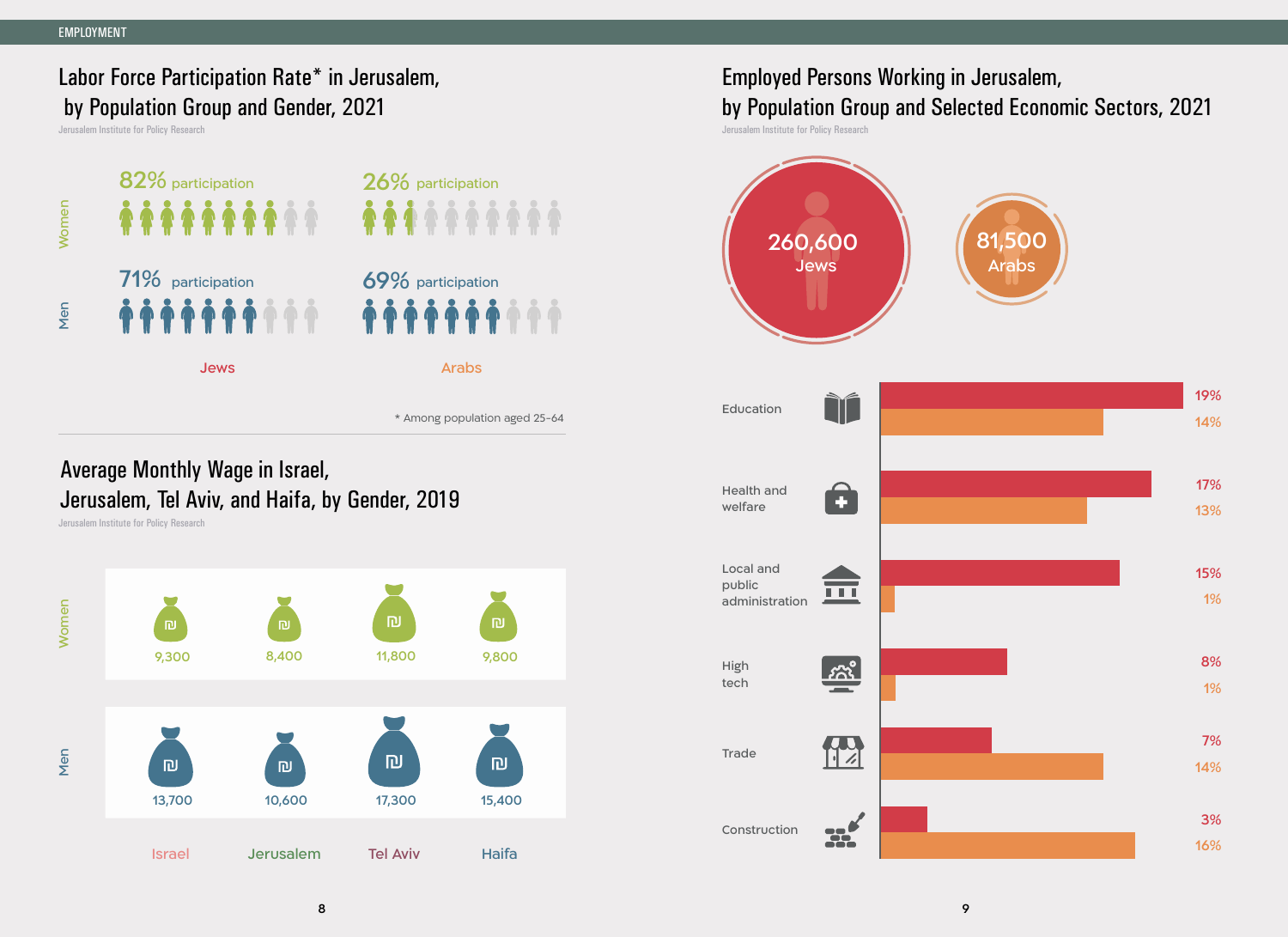#### Extent of Poverty\* in Israel and Jerusalem, 2020

Jerusalem Institute for Policy Research



\* The percentage of the population living below the poverty line

#### Ownership of Personal Computer and Vehicle among Households in Israel, Jerusalem, Tel Aviv, and Haifa, 2019

Jerusalem Institute for Policy Research



Household Size in Jerusalem, by Population Group, 2021

Jerusalem Institute for Policy Research



#### Households, by Number of Persons in Household, 2021

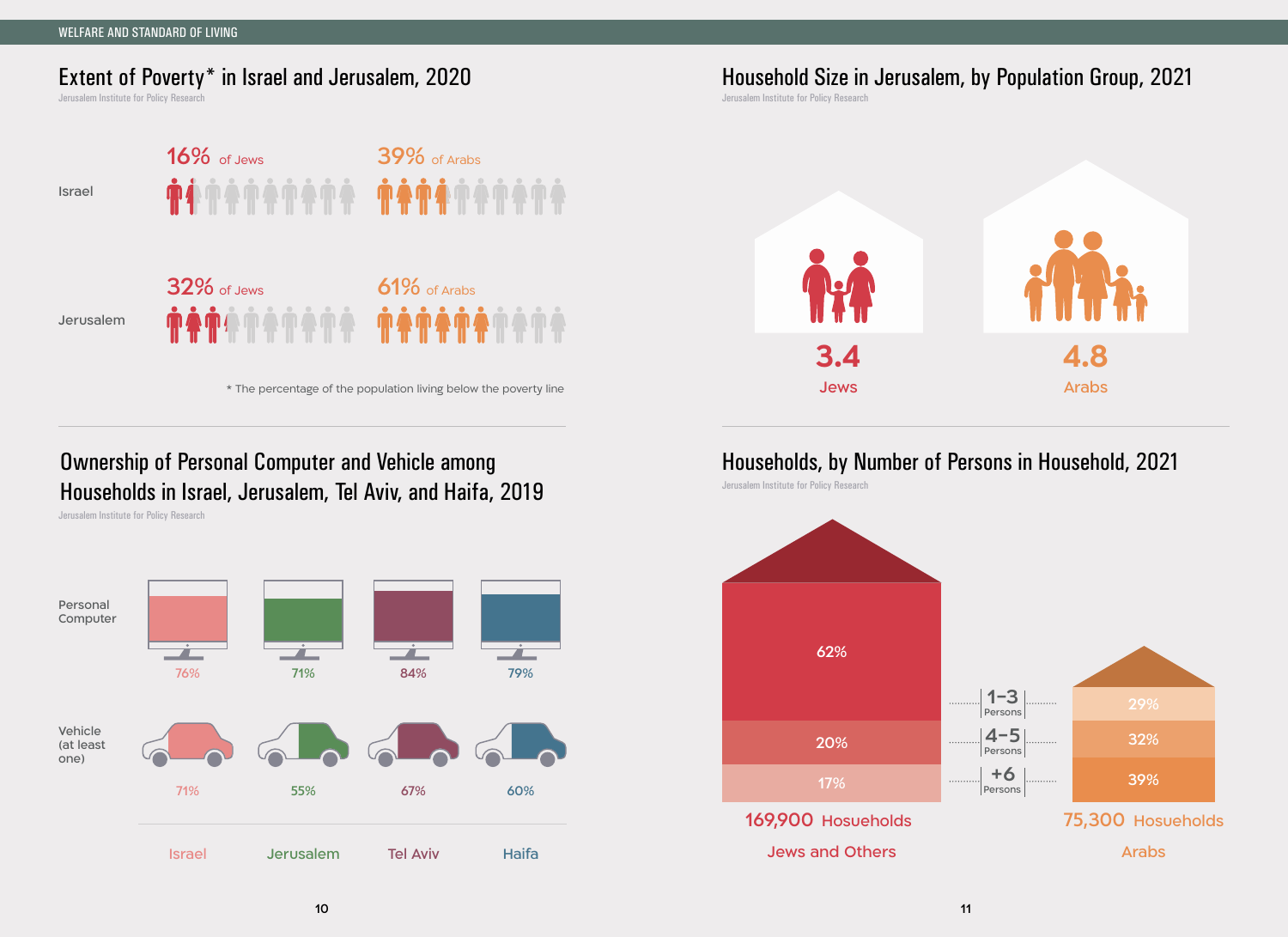#### EDUCATION AND HIGHER EDUCATION

#### Students in the Education System in Jerusalem, by Sector

Jerusalem Institute for Policy Research



#### Students\* in State and State-Religious Education in Jerusalem

Jerusalem Institute for Policy Research



\* Not including grades 13 and 14, special education, and state-ultra-orthodox education

#### Students Attending the Hebrew University and Academic Colleges in Jerusalem (2020/21)

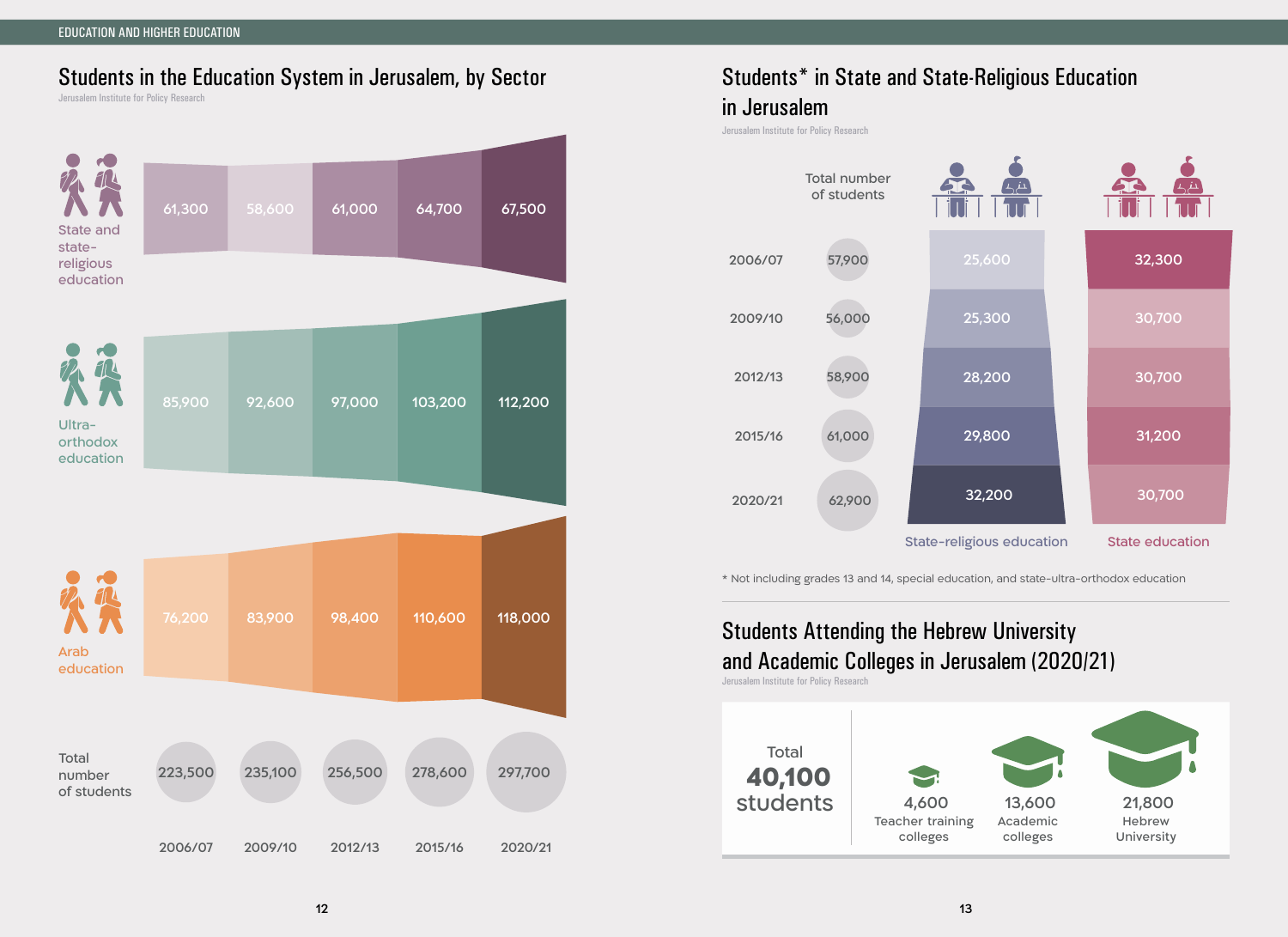### Apartment Prices\* in Israel, Jerusalem, Tel Aviv, and Haifa, 2016, 2021



#### Construction Starts and Completions in Jerusalem,

#### by Main Purpose, 2021

Jerusalem Institute for Policy Research Jerusalem Institute for Policy Research



#### Construction Starts of Apartments in Tall Buildings,\* 2019–2021

Jerusalem Institute for Policy Research

Israel Jerusalem Tel Aviv Haifa Rishon LeZion Petah Tikva 51% 43% 67% 33% 88% 66%

\* Apartments in buildings with 8 or more floors as a percentage of all apartments whose construction began in 2019-2021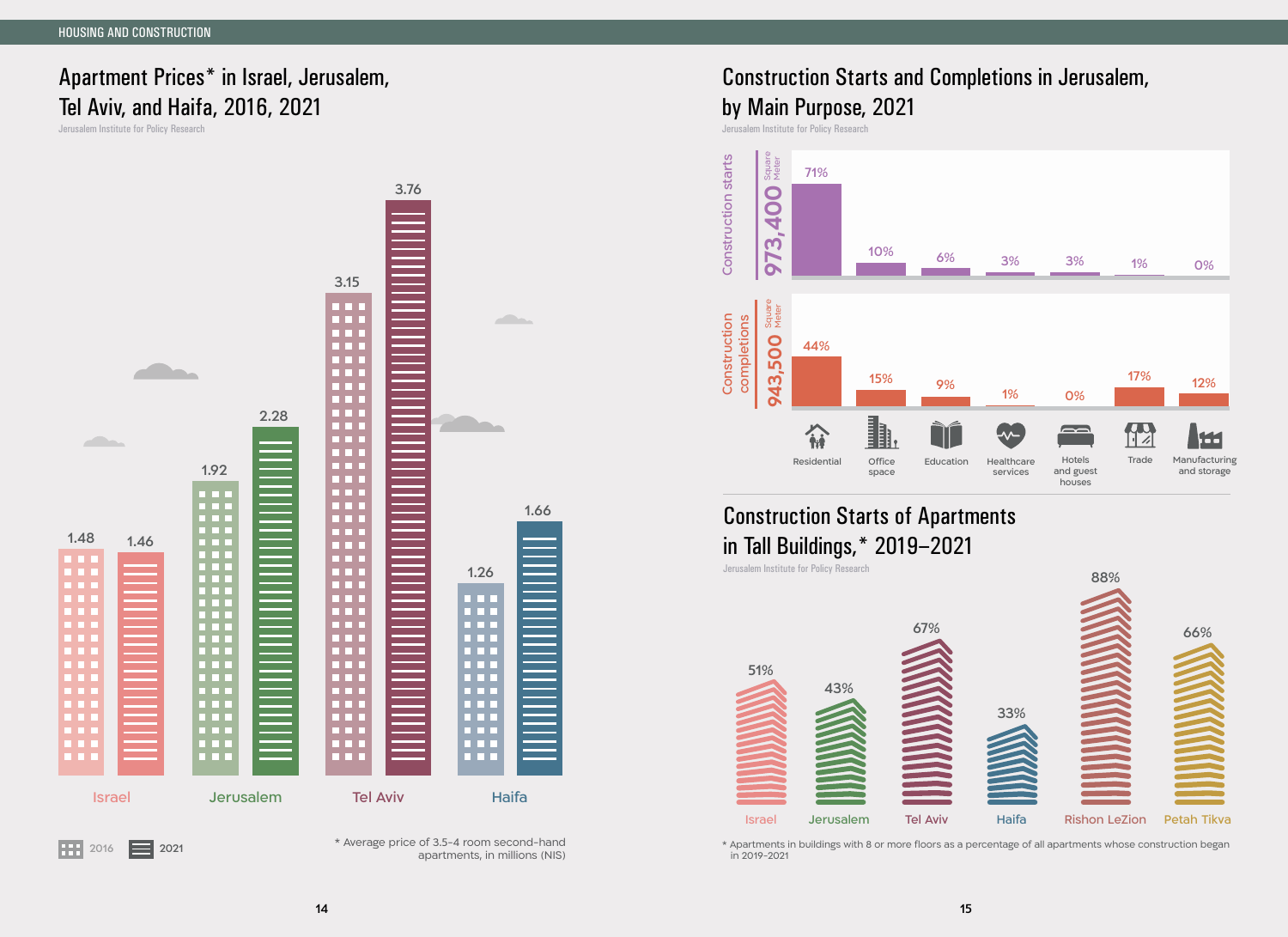#### Overnight Stays by Foreign Tourists and Israelis\* at Hotels in Jerusalem, 2000–2021

Jerusalem Institute for Policy Research



#### Overnight Stays by Foreign Tourists and Israelis\* at Hotels in Jerusalem, Tel Aviv, and Eilat, 2021

Jerusalem Institute for Policy Research



#### Foreign guests\* in Jerusalem Hotels by Country of Residence,\*\* 2019–2021

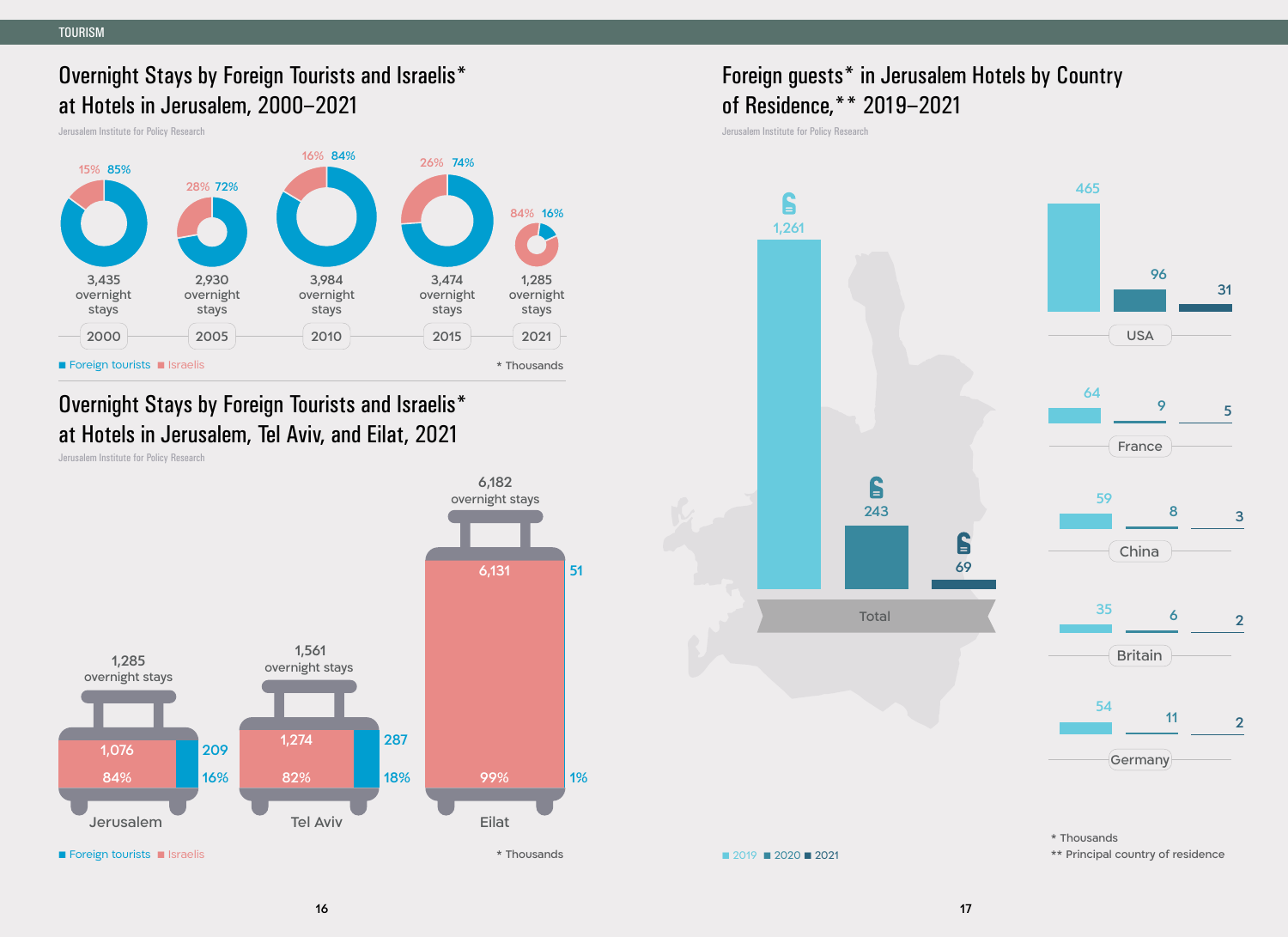#### **Board of Directors**

**Jerusalem Institute for Policy Research**

Daniel Halperin, Chairman

Avraham Asheri Prof. Nava Ben Zvi David Brodet Prof. Hanoch Gutfreund Ra'anan Dinur Dr. Ariel Halperin Ruth Cheshin Sallai Meridor Tehila Friedman Dr. Naomi Pearl Shai Doron Gil Ribosh

Dr. David Koren, Director General